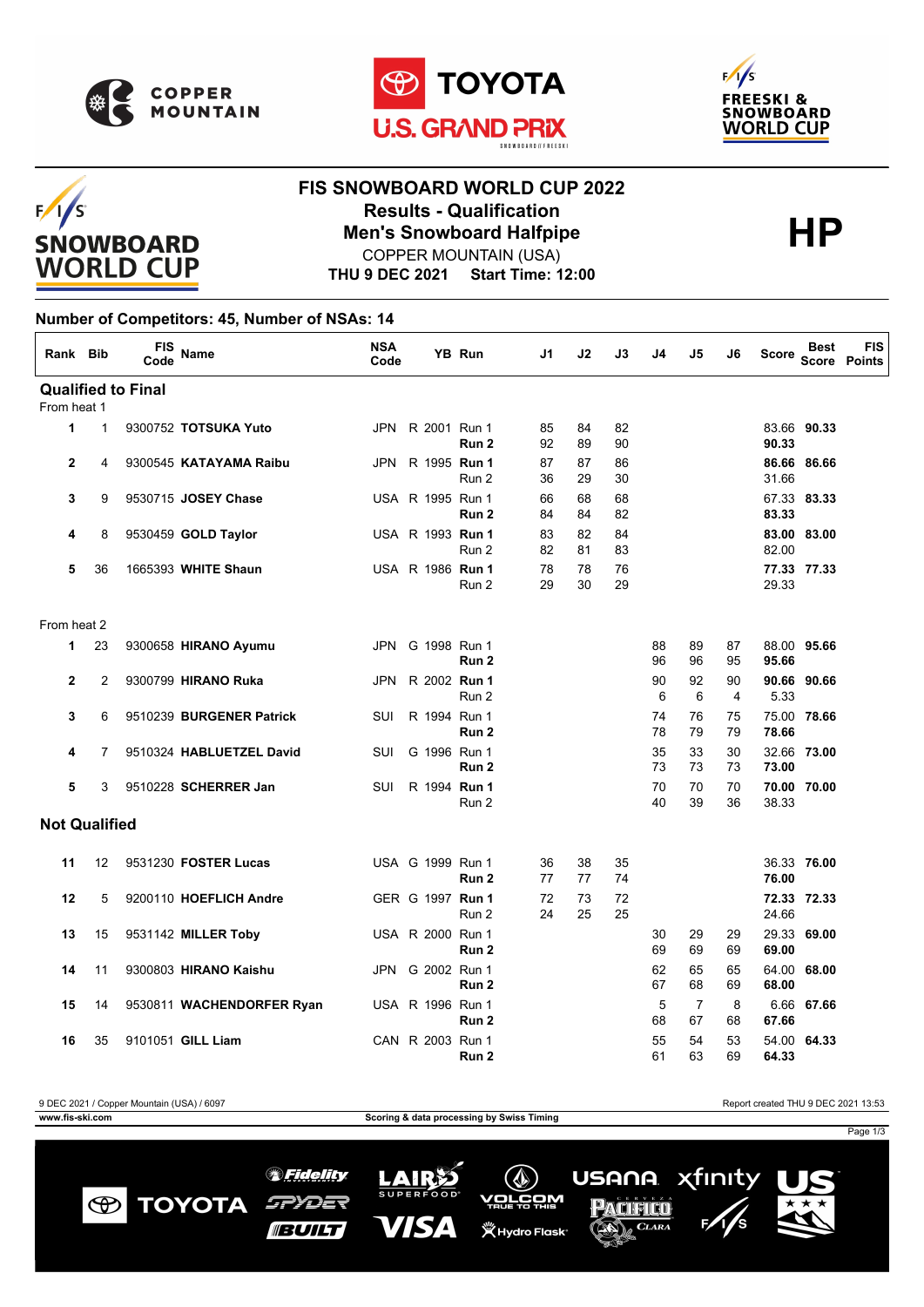

 $F/I/S$ 

**SNOWBOARD WORLD CUP** 





# **FIS SNOWBOARD WORLD CUP 2022 Results - Qualification<br>
Men's Snowboard Halfpipe<br>
COPPER MOUNTAIN (USA)**

**THU 9 DEC 2021 Start Time: 12:00** COPPER MOUNTAIN (USA)

| Rank | <b>Bib</b>                                                                       | FIS<br>Code   | Name                         | <b>NSA</b><br>Code |                         | YB Run           | J1       | J2       | J3       | J4       | J5                   | J6                   | Score          | Best        | <b>FIS</b><br><b>Score Points</b> |
|------|----------------------------------------------------------------------------------|---------------|------------------------------|--------------------|-------------------------|------------------|----------|----------|----------|----------|----------------------|----------------------|----------------|-------------|-----------------------------------|
| 17   | 27                                                                               |               | 1124985 WANG Ziyang          |                    | CHN G 2003 Run 1        | Run 2            |          |          |          | 16<br>64 | 13<br>60             | 13<br>66             | 14.00<br>63.33 | 63.33       |                                   |
| 18   | 19                                                                               |               | 9200147 BOCKSTALLER Benedikt |                    | GER G 1999 Run 1        | Run 2            |          |          |          | 22<br>56 | 24<br>57             | 23<br>58             | 57.00          | 23.00 57.00 |                                   |
| 19   | 29                                                                               |               | 9510428 ALLENSPACH Elias     |                    | SUI G 2001 Run 1        | Run 2            | 55<br>53 | 54<br>50 | 54<br>49 |          |                      |                      | 50.66          | 54.33 54.33 |                                   |
| 20   | 26                                                                               |               | 9190385 TOURKI Liam          |                    | FRA R 1999 Run 1        | Run 2            |          |          |          | 20<br>52 | 17<br>50             | 21<br>54             | 52.00          | 19.33 52.00 |                                   |
| 21   | 17                                                                               |               | 9200133 LECHNER Christoph    |                    | GER R 2000 Run 1        | Run 2            | 50<br>23 | 50<br>22 | 50<br>21 |          |                      |                      | 22.00          | 50.00 50.00 |                                   |
| 22   | 32                                                                               |               | 9560193 STANTE Tit           |                    | SLO G 1998 Run 1        | Run 2            | 42<br>48 | 42<br>49 | 42<br>48 |          |                      |                      | 48.33          | 42.00 48.33 |                                   |
| 22   | 22                                                                               |               | 9510510 HASLER Jonas         | SUI                | R 2006 Run 1            | Run 2            |          |          |          | 49<br>50 | 47<br>48             | 46<br>47             | 48.33          | 47.33 48.33 |                                   |
| 24   | 37                                                                               |               | 9480723 LENCHEVSKIY Yaroslav |                    | RUS R 2002 Run 1        | Run <sub>2</sub> | 45<br>44 | 45<br>47 | 46<br>47 |          |                      |                      | 46.00          | 45.33 46.00 |                                   |
| 25   | 38                                                                               |               | 1124970 FAN Xiaobing         |                    | CHN R 2001 Run 1        | Run 2            |          |          |          | 44<br>21 | 44<br>22             | 44<br>19             | 20.66          | 44.00 44.00 |                                   |
| 26   | 34                                                                               | 1124957 GU Ao |                              |                    | CHN R 1999 Run 1        | Run 2            |          |          |          | 46<br>6  | 40<br>$\overline{2}$ | 42<br>5              | 4.33           | 42.66 42.66 |                                   |
| 27   | 44                                                                               |               | 9531572 ULLAH Siddhartha     |                    | GBR G 2006 Run 1        | Run 2            | 40<br>13 | 38<br>12 | 38<br>11 |          |                      |                      | 12.00          | 38.66 38.66 |                                   |
| 28   | 16                                                                               |               | 9531364 OKESSON Joey         |                    | USA R 2002 Run 1        | Run 2            | 30<br>35 | 30<br>36 | 32<br>39 |          |                      |                      | 30.66<br>36.66 | 36.66       |                                   |
| 28   | 10                                                                               |               | 9531125 BLACKWELL Chase      |                    | USA R 1999 Run 1        | Run 2            |          |          |          | 38<br>9  | 37<br>11             | 35<br>11             | 10.33          | 36.66 36.66 |                                   |
| 30   | 43                                                                               |               | 1084977 TEIXEIRA Augustinho  |                    | BRA G 2005 Run 1        | Run <sub>2</sub> |          |          |          | 14<br>33 | 10<br>34             | 10<br>40             | 35.66          | 11.33 35.66 |                                   |
| 31   | 25                                                                               |               | 9040291 GUSELI Valentino     |                    | AUS R 2005 Run 1        | Run 2            | 31<br>30 | 36<br>34 | 36<br>31 |          |                      |                      | 31.66          | 34.33 34.33 |                                   |
| 32   | 20                                                                               |               | 9531115 BOWMAN Joshua        |                    | USA R 1998 <b>Run 1</b> | Run 2            | 33<br>15 | 35<br>14 | 34<br>15 |          |                      |                      | 14.66          | 34.00 34.00 |                                   |
| 33   | 13                                                                               |               | 9100194 LIVINGSTON Derek     |                    | CAN G 1991 Run 1        | Run <sub>2</sub> | 15<br>32 | 14<br>34 | 12<br>33 |          |                      |                      | 33.00          | 13.66 33.00 |                                   |
| 34   | 42                                                                               |               | 9200189 SCHROTT Mark         |                    | GER G 2004 Run 1        | Run 2            |          |          |          | 29<br>16 | 28<br>16             | 33<br>17             | 16.33          | 30.00 30.00 |                                   |
| 35   | 31                                                                               |               | 9200190 LECHNER Florian      |                    | GER R 2005 Run 1        | Run 2            |          |          |          | 28<br>3  | 27<br>$\mathbf{1}$   | 32<br>$\overline{2}$ | 2.00           | 29.00 29.00 |                                   |
| 36   | 21                                                                               |               | 9531295 WOLLE Jason          |                    | USA G 1999 Run 1        | Run 2            | 22<br>26 | 25<br>28 | 24<br>30 |          |                      |                      | 28.00          | 23.66 28.00 |                                   |
| 37   | 41                                                                               |               | 1124969 GAO Hongbo           |                    | CHN R 2000 Run 1        | Run 2            | 25<br>14 | 27<br>16 | 28<br>16 |          |                      |                      | 26.66<br>15.33 | 26.66       |                                   |
|      | 9 DEC 2021 / Copper Mountain (USA) / 6097<br>Report created THU 9 DEC 2021 13:53 |               |                              |                    |                         |                  |          |          |          |          |                      |                      |                |             |                                   |

**www.fis-ski.com Scoring & data processing by Swiss Timing**

 $\bigcirc$ 

*SFidelity* 

SPYDER

**IBUILT** 

**TOYOTA** 

LAIRS

VISA

**SUPERF** 

 $(\mathbb{Q})$ 

v<u>orčo</u>m

**(义 Hydro Flask**\*

Page 2/3